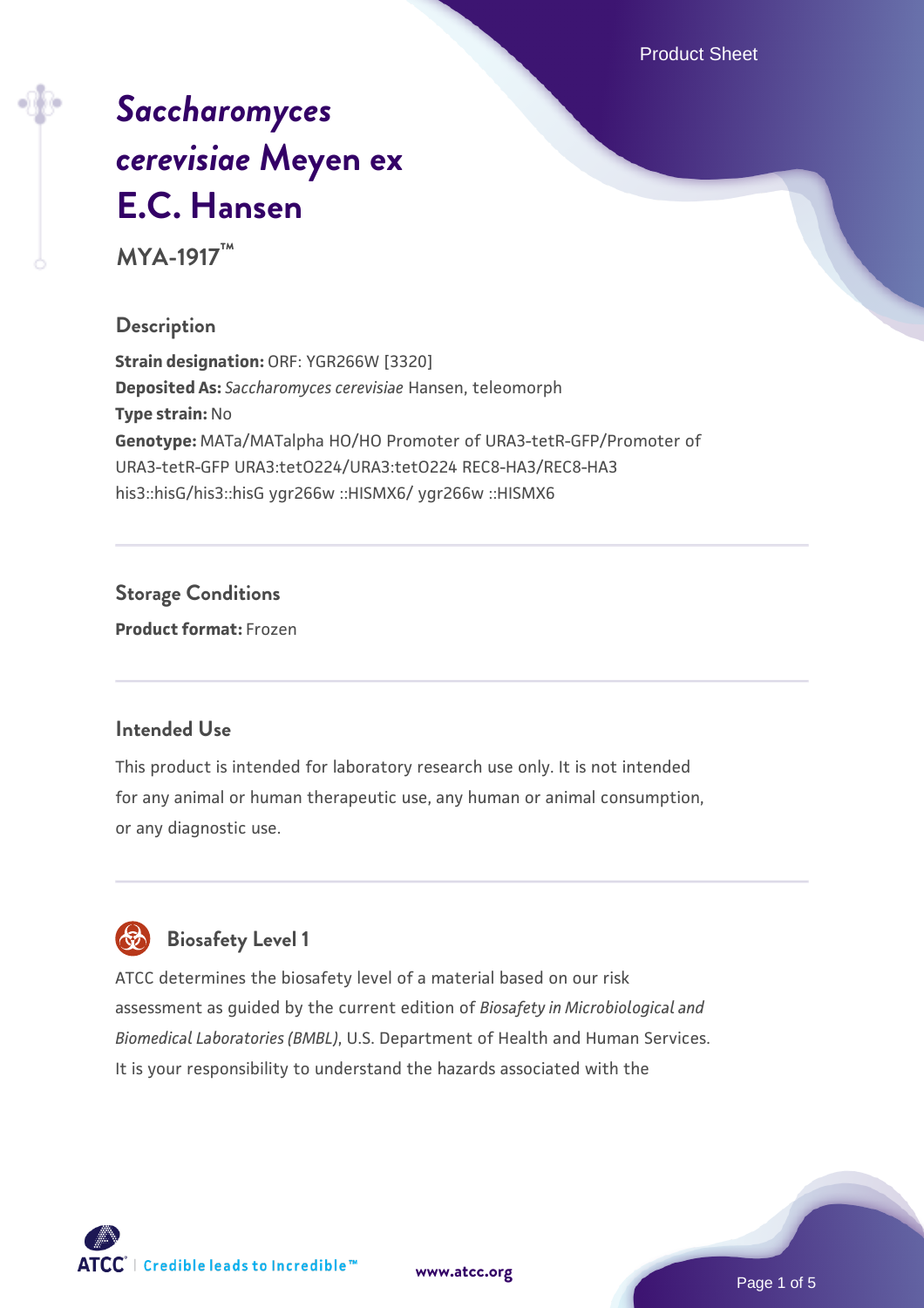material per your organization's policies and procedures as well as any other applicable regulations as enforced by your local or national agencies.

ATCC highly recommends that appropriate personal protective equipment is always used when handling vials. For cultures that require storage in liquid nitrogen, it is important to note that some vials may leak when submersed in liquid nitrogen and will slowly fill with liquid nitrogen. Upon thawing, the conversion of the liquid nitrogen back to its gas phase may result in the vial exploding or blowing off its cap with dangerous force creating flying debris. Unless necessary, ATCC recommends that these cultures be stored in the vapor phase of liquid nitrogen rather than submersed in liquid nitrogen.

# **Certificate of Analysis**

For batch-specific test results, refer to the applicable certificate of analysis that can be found at www.atcc.org.

## **Growth Conditions**

**Medium:**  [ATCC Medium 1245: YEPD](https://www.atcc.org/-/media/product-assets/documents/microbial-media-formulations/1/2/4/5/atcc-medium-1245.pdf?rev=705ca55d1b6f490a808a965d5c072196) **Temperature:** 25°C

#### **Notes**

Additional information on this culture is available on the ATCC web site at [www.atcc.org.](http://www.atcc.org/)



**[www.atcc.org](http://www.atcc.org)**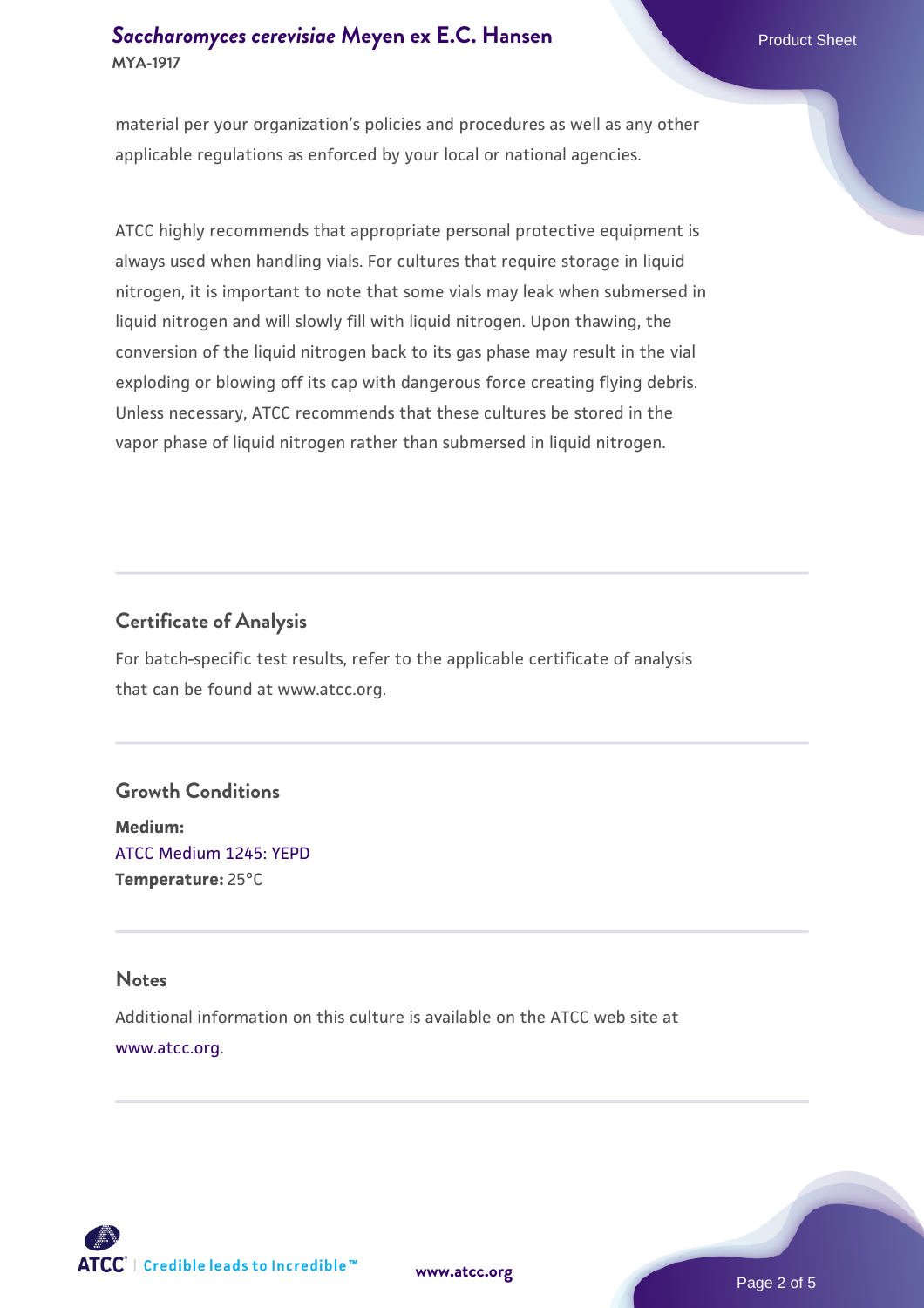# **Material Citation**

If use of this material results in a scientific publication, please cite the material in the following manner: *Saccharomyces cerevisiae* Meyen ex E.C. Hansen (ATCC MYA-1917)

# **References**

References and other information relating to this material are available at www.atcc.org.

# **Warranty**

The product is provided 'AS IS' and the viability of ATCC® products is warranted for 30 days from the date of shipment, provided that the customer has stored and handled the product according to the information included on the product information sheet, website, and Certificate of Analysis. For living cultures, ATCC lists the media formulation and reagents that have been found to be effective for the product. While other unspecified media and reagents may also produce satisfactory results, a change in the ATCC and/or depositor-recommended protocols may affect the recovery, growth, and/or function of the product. If an alternative medium formulation or reagent is used, the ATCC warranty for viability is no longer valid. Except as expressly set forth herein, no other warranties of any kind are provided, express or implied, including, but not limited to, any implied warranties of merchantability, fitness for a particular purpose, manufacture according to cGMP standards, typicality, safety, accuracy, and/or noninfringement.

# **Disclaimers**

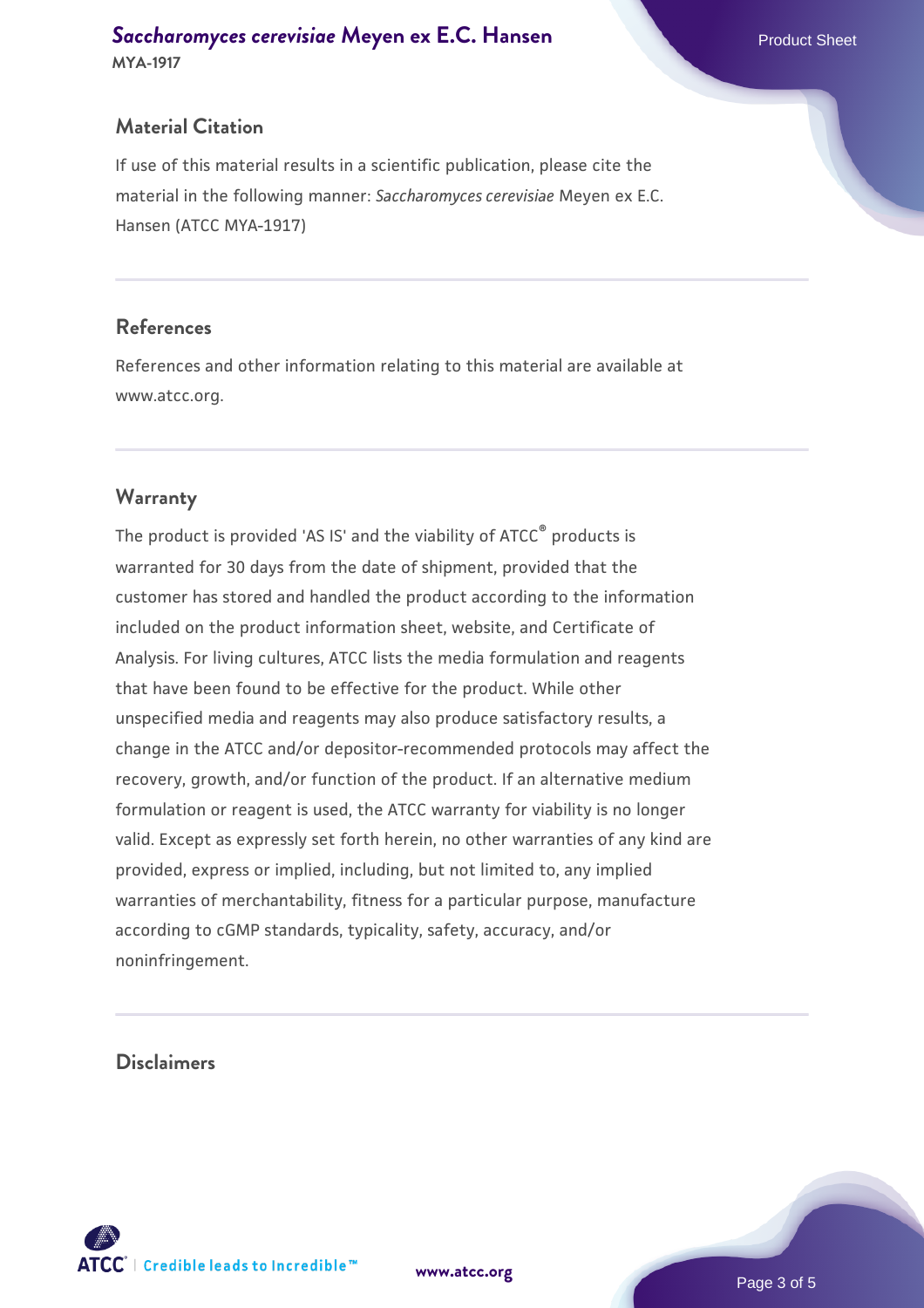This product is intended for laboratory research use only. It is not intended for any animal or human therapeutic use, any human or animal consumption, or any diagnostic use. Any proposed commercial use is prohibited without a license from ATCC.

While ATCC uses reasonable efforts to include accurate and up-to-date information on this product sheet, ATCC makes no warranties or representations as to its accuracy. Citations from scientific literature and patents are provided for informational purposes only. ATCC does not warrant that such information has been confirmed to be accurate or complete and the customer bears the sole responsibility of confirming the accuracy and completeness of any such information.

This product is sent on the condition that the customer is responsible for and assumes all risk and responsibility in connection with the receipt, handling, storage, disposal, and use of the ATCC product including without limitation taking all appropriate safety and handling precautions to minimize health or environmental risk. As a condition of receiving the material, the customer agrees that any activity undertaken with the ATCC product and any progeny or modifications will be conducted in compliance with all applicable laws, regulations, and guidelines. This product is provided 'AS IS' with no representations or warranties whatsoever except as expressly set forth herein and in no event shall ATCC, its parents, subsidiaries, directors, officers, agents, employees, assigns, successors, and affiliates be liable for indirect, special, incidental, or consequential damages of any kind in connection with or arising out of the customer's use of the product. While reasonable effort is made to ensure authenticity and reliability of materials on deposit, ATCC is not liable for damages arising from the misidentification or misrepresentation of such materials.

Please see the material transfer agreement (MTA) for further details regarding the use of this product. The MTA is available at www.atcc.org.

## **Copyright and Trademark Information**

© ATCC 2021. All rights reserved.